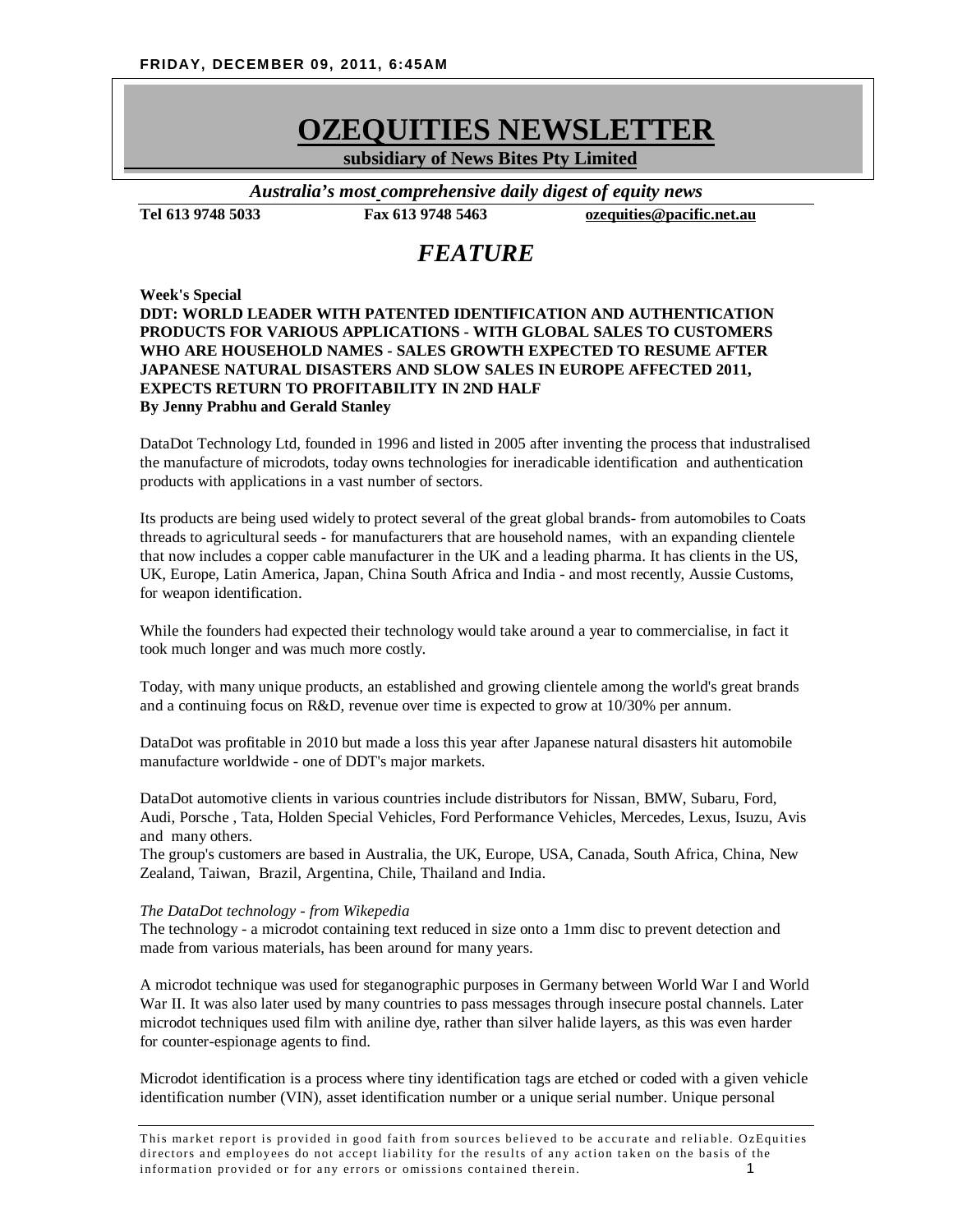identification numbers (PIN), asset identification number or customized customer data entries are also available. The microdots are brushed or sprayed onto the key parts of an asset to provide complete parts marking.

\* \* \*

DataDot today has patent protection for many of its unique products, including DataTraceDNA, developed in a 50/50 jv with CSIRO. It is led by market savvy management with a continued focus on R&D.

In a world with ever increasing globalisation of products that carries with it an ever growing danger of counterfeit as well as of inter-border theft and "re-birthing", from vehicles to armaments as well as cosmetics and medicines, DataDot expects its technology to become increasingly sought after. It has patents pending and granted patents for its core technologies extending another 10/15 years.

DataDot's identification products are not seen by customers as a cost, but rather as an opportunity to increase sales that are currently lost to counterfeiting and a significant saving of time and money in brand protection and in law enforcement - *there has never been a conviction, based on its identification products, that has been over turned.*

Incredibly, this excellent Aussie company is trading at 3.1c - around the lowest price in its history.

# **DATADOT TECHNOLOGY LTD - A SNAPSHOT**

DataDot Technology Ltd listed on January 12 2005, the shares closing at 34c following a float price of 25c.

Founded in 1996, the company was launched in 2001 when commercial production had commenced.

#### **DataDot products today**

*DataDot* - the traditional asset identification product, in which there is competition (a number of competitors came out of the security products market), but where DDT dominates - is basically a very small label with a number of innovations that keeps DDT ahead of the competition. DDT has patents pending for its spray application system, which has several layers of anti-counterfeit and identification protection that sets it apart from competitors. This product, with thousands of the datadots sprayed on to all vehicle parts is utilised by automobile distributors and manufacturers in many countries. Recent initiatives outside the automotive sector include:

\*Club Marine Insurance and DDT are expanding their insurance program to New Zealand in the 2nd quarter 2012.

\*DataDot has partnered with Assa-Abloy and Crime Stoppers Australia to overtly and covertly mark certain items prone to shoplifting in a pilot program at a major hardware partner.

\*DDT has launched a new program combining DataDotDNA bicycle theft prevention kits with a new Assa-Abloy Lockwood branded bicycle lock.

\*Project Thor DataDots - stainless steel DataDots have been shipped to a US electricity utility, its first customer, for protection of standing electrical infrastructure.

*DataTrace* is a forensic sub 10 micro particle for brand and IP protection developed in a 50/50 venture with CSIRO. The product can be used to protect currency such as polymer and paper banknotes, security printing and government documents like passports.

*DataTraceDNA* is a 3micron ceramic particle that is invisible to the human eye.

*The DataTrace Authenticator* is an electronic hand-held reader that creates a signal from the particles. Differentiating codes are used for its various customers.

DataDot has now acquired all of CSIRO's stake, with the technology now 100% owned.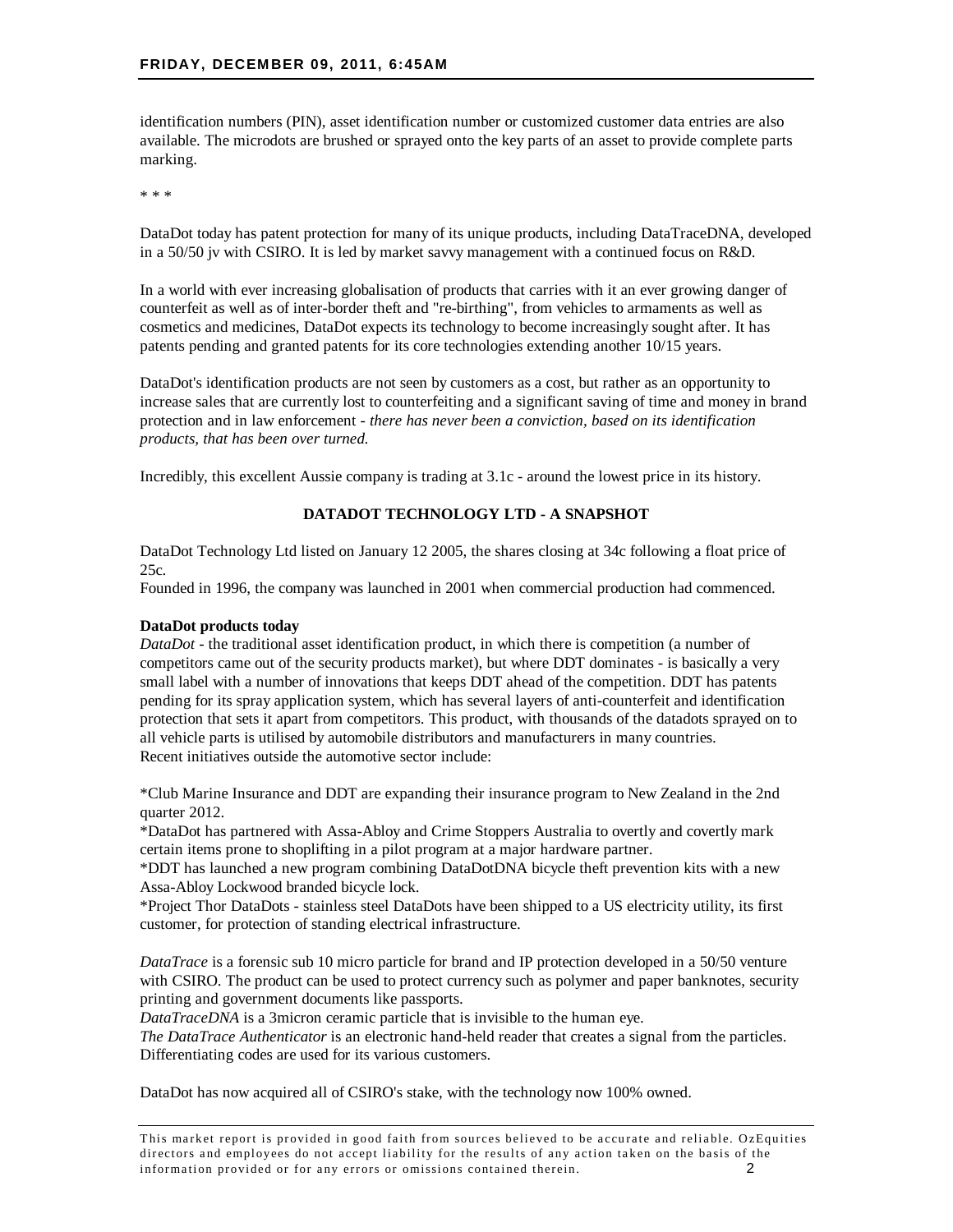Customers include casino chip manufacturers, security printer, a global Top 3 pharma, Elders and Verifi TT for their new brand carpet wool and Coates PLC for security threads.

In June 2011, VTTM Holdings LP the provider of VerifiTT and Coats plc, the world's leading industrial threads and consumer crafts business formed a j/v company Coats VTT Ltd which was granted global rights in the textile industry to use VerifiTT technology incorporating DataTraceDNA as protection against counterfeiting and fraudulent use of global fashion brands in garments and the like. VerifiTT will be blended into the raw material used to create sewing thread in a way that can only be detected using a proprietary reader.

DDT is also looking at entry into the industrial coating markets.

In January 2011 a deal with Surface Technologies, based in New Jersey, US enabled them to electro-less nickel plate the DataTraceDNA onto metal, glass and high temperature plastic parts. This enhancement is equally useful for aeronautical, autoparts, watches, jewellery, fashion wear etc.

A pilot program with Assa-Abloy and Crime Stoppers Australia to overtly and covertly mark certain items prone to shoplifting is under way with a major hardware partner.

*0AssetDNA -* Most recently, on December 1 DDT announced the Australian Customs and Border Protection Service adopted assetDNA to provide real time tracking of its extensive armoury, comprising approximately 6,000 weapons and personal defence equipment geographically dispersed among 37 land based and 11 vessel armouries

(assetDNA is a jointly promoted brand with Relegen Pty Ltd, an Australian company, that combines DDT products and intellectual property and HID RFID's with Relegen's asset DNA asset intelligence software to identify, track and manage assets over their life cycles).

The *Intelliseed product* jointly owned by DDT and Ipeco Pty Ltd in AgTechnix Pty Ltd *,* entered into a commercial arrangement with GlaxoSmithKline on its poppyseed farms in Tasmania that supplies approximately 25% of the global poppy market with opiate derived products.

AgTechnix has commitments for sales in India with orders commencing in the 2nd quarter and 3rd quarter 2011/12 and is working on projects in several South East Asian countries and in Europe. A patent is pending on this technology.

*AuthentiCable -* DataTraceDNA has jointly developed with South African company Holomatrix (Pty) Ltd a method of authenticating and identifying large scale electrical conductors used by utilities. A patent application for the new product, called AuthentiCable has been lodged.

AuthentiCable enables electrical conductor manufacturers and owners of electric utilities to incorporate a unique monofilament into electrical cables containing both serialised microscopic identifiers as well as DataTraceDNA which together provide the means of authenticating the cable, the batch number and the customer to whom it was supplied by cross referencing an international data base.

In a separate venture with UK's Eland Cables, DataDot products will be applied to electrical cables and cable accessories to protect them from theft.

*TraceCoat*, a metal, glass and plastic coating product is still under evaluation for proof of concept.

#### **Patent and patent pending portfolio**

DataDot has eight families of pending and granted patents in various strategic countries. DataDot also has a number of Trade-marks in most of the countries in which it distributes.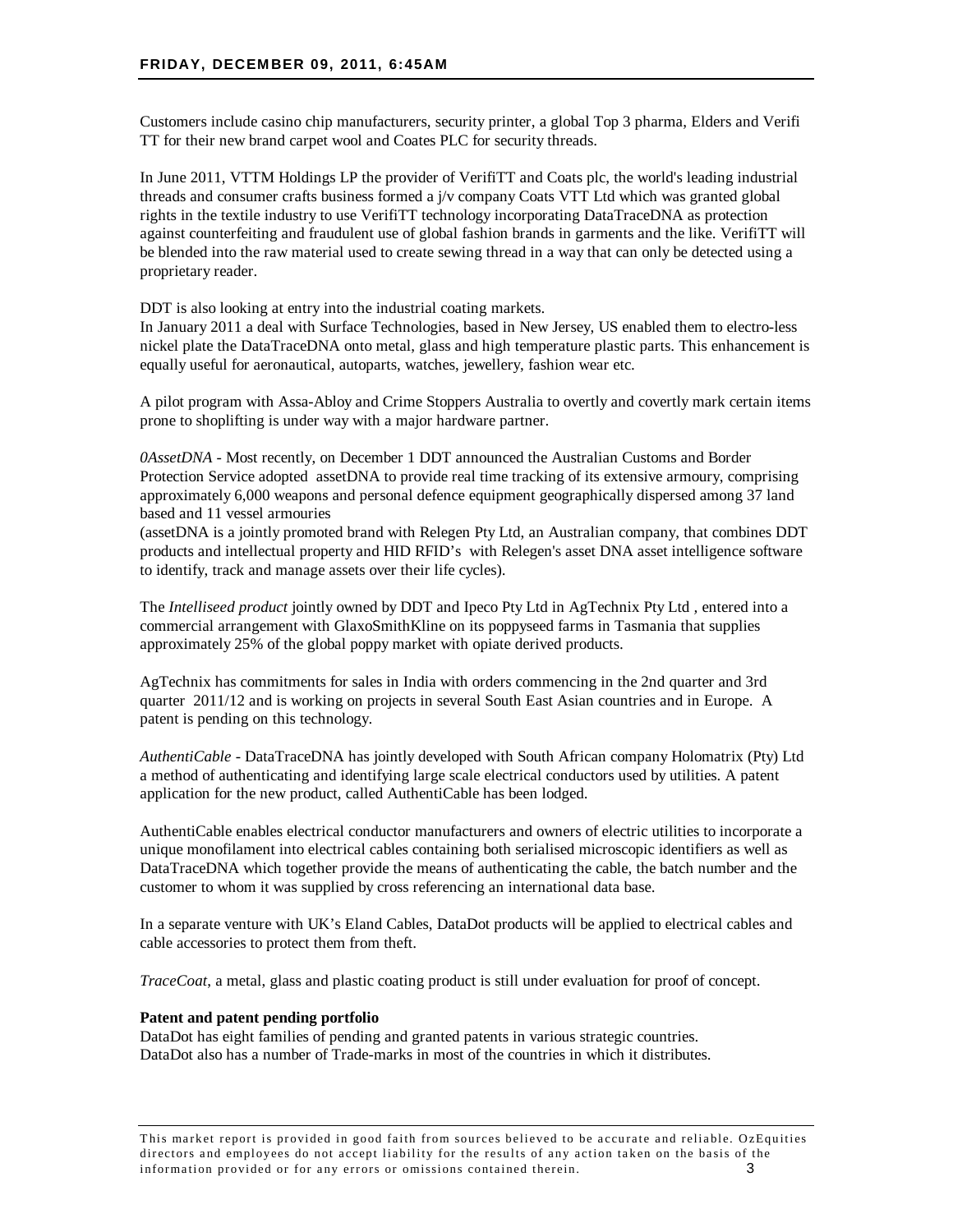# **R&D Spend**

DataDot is close to doing a deal with one of Australia's major Unis in a cooperative research agreement similar to that which had been entered into with the CSIRO, to enable DDT to continue to invent new materials and new products.

# **Manufacturing**

DataDot has ISO 9001:2008 certified manufacturing facilities Australia, and under license in South Africa. DataDot also has smaller manufacturing facilities in Taiwan, UK and the USA.

DataDot, being a security company does not outsource the manufacture of its DataDotDNA or DataTraceDNA technologies.

# **Distributors and dealerships**

DataDot has established an office in Shanghai, China and plans to establish an office in India during the year.

It has 22 distributors in North and South America, Asia-Pacific, Europe and Africa.

The company also has a new team of six business development managers, who along with its distribution network in several countries, are working to enlarge market knowledge of its identification and authentication solutions.

# DATADOT TECHNOLOGY LTD FINANCIALS

| Last Traded price | 3.1 cents |
|-------------------|-----------|
| Shares Issued     | 474.6m    |
| Market Cap        | \$14.7m   |

Year ended June 30, Values in \$000's

| <b>INCOME</b>     | 2011   | 2010  |
|-------------------|--------|-------|
| Op Revenue        | 7487   | 10011 |
| Op Profit (loss)  | (461)  | 949   |
| Net profit (loss) | (583)  | 931   |
| EPS (Cents)       | (0.12) | 0.27  |
| PERatio (times)   |        | 119   |

| <b>BALANCE SHEET</b>             | 2011  | 2010  |
|----------------------------------|-------|-------|
| <b>Current Assets</b>            | 6285  | 3924  |
| Non Current Assets               | 3673  | 1216  |
| Current Liabilities              | 1595  | 1501  |
| Non Current Liabilities          | 523   | 468   |
| Net Assets & Shareholders' Funds | 7840  | 3171  |
| Intangibles                      | 2806  | 395   |
| Net Tangible Assets              | 5035  | 2776  |
| Gearing (Net of Cash) %          | Nil.  | Nil   |
| NTA per share (cents)            | 1.06  | 0.81  |
| Shares Issued (m's)              | 474.6 | 344.0 |

| <b>Cash Flows:</b>          | 2011  | 2010  |
|-----------------------------|-------|-------|
| Cash on hand (at open)      | 1796  | 761   |
| <b>Operating Activities</b> | (995) | 1875  |
| Investing                   | (893) | (602) |
| <b>Financing Activities</b> | 3631  | (221) |
| <b>Exchange Impact</b>      | (11)  | (17)  |
| Cash on hand at Year end    | 3528  | 1796  |

This market report is provided in good faith from sources believed to be accurate and reliable. OzEquities directors and employees do not accept liability for the results of any action taken on the basis of the information provided or for any errors or omissions contained therein. 4